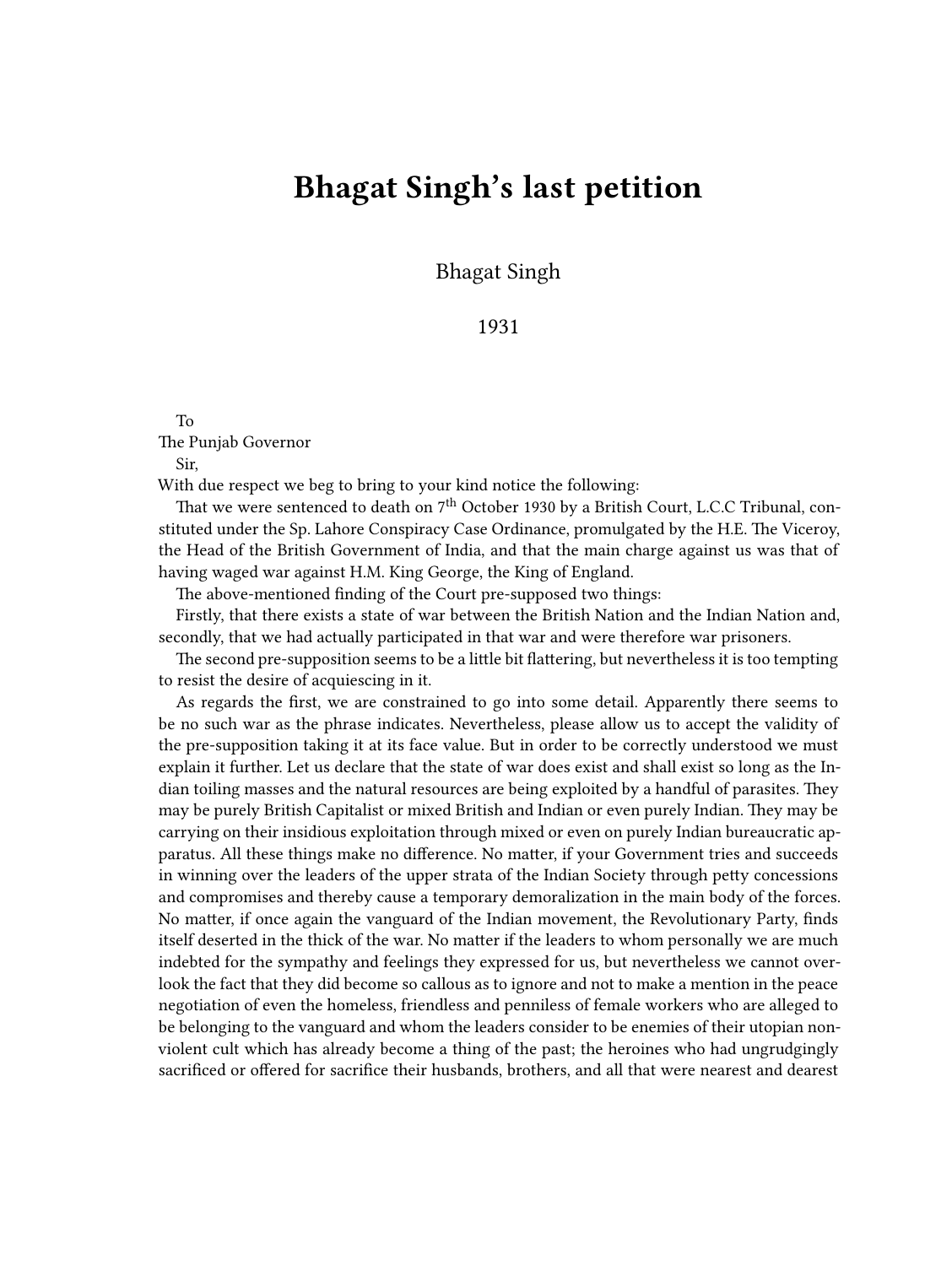to them, including themselves, whom your government has declared to be outlaws. No matter, it your agents stoop so low as to fabricate baseless calumnies against their spotless characters to damage their and their party's reputation. The war shall continue.

It may assume different shapes at different times. It may become now open, now hidden, now purely agitational, now fierce life and death struggle. The choice of the course, whether bloody or comparatively peaceful, which it should adopt rests with you. Choose whichever you like. But that war shall be incessantly waged without taking into consideration the petty (illegible) and the meaningless ethical ideologies. It shall be waged ever with new vigour, greater audacity and unflinching determination till the Socialist Republic is established and the present social order is completely replaced by a new social order, based on social prosperity and thus every sort of exploitation is put an end to and the humanity is ushered into the era of genuine and permanent peace. In the very near future the final battle shall be fought and final settlement arrived at.

The days of capitalist and imperialist exploitation are numbered. The war neither began with us nor is it going to end with our lives. It is the inevitable consequence of the historic events and the existing environments. Our humble sacrifices shall be only a link in the chain that has very accurately been beautified by the unparalleled sacrifice of Mr. Das and most tragic but noblest sacrifice of Comrade Bhagawati Charan and the glorious death of our dear warrior Azad.

As to the question of our fates, please allow us to say that when you have decided to put us to death, you will certainly do it. You have got the power in your hands and the power is the greatest justification in this world. We know that the maxim "Might is right" serves as your guiding motto. The whole of our trial was just a proof of that. We wanted to point out that according to the verdict of your court we had waged war and were therefore war prisoners. And we claim to be treated as such, i.e., we claim to be shot dead instead of to be hanged. It rests with you to prove that you really meant what your court has said.

We request and hope that you will very kindly order the military department to send its detachment to perform our execution.

Yours BHAGAT SINGH